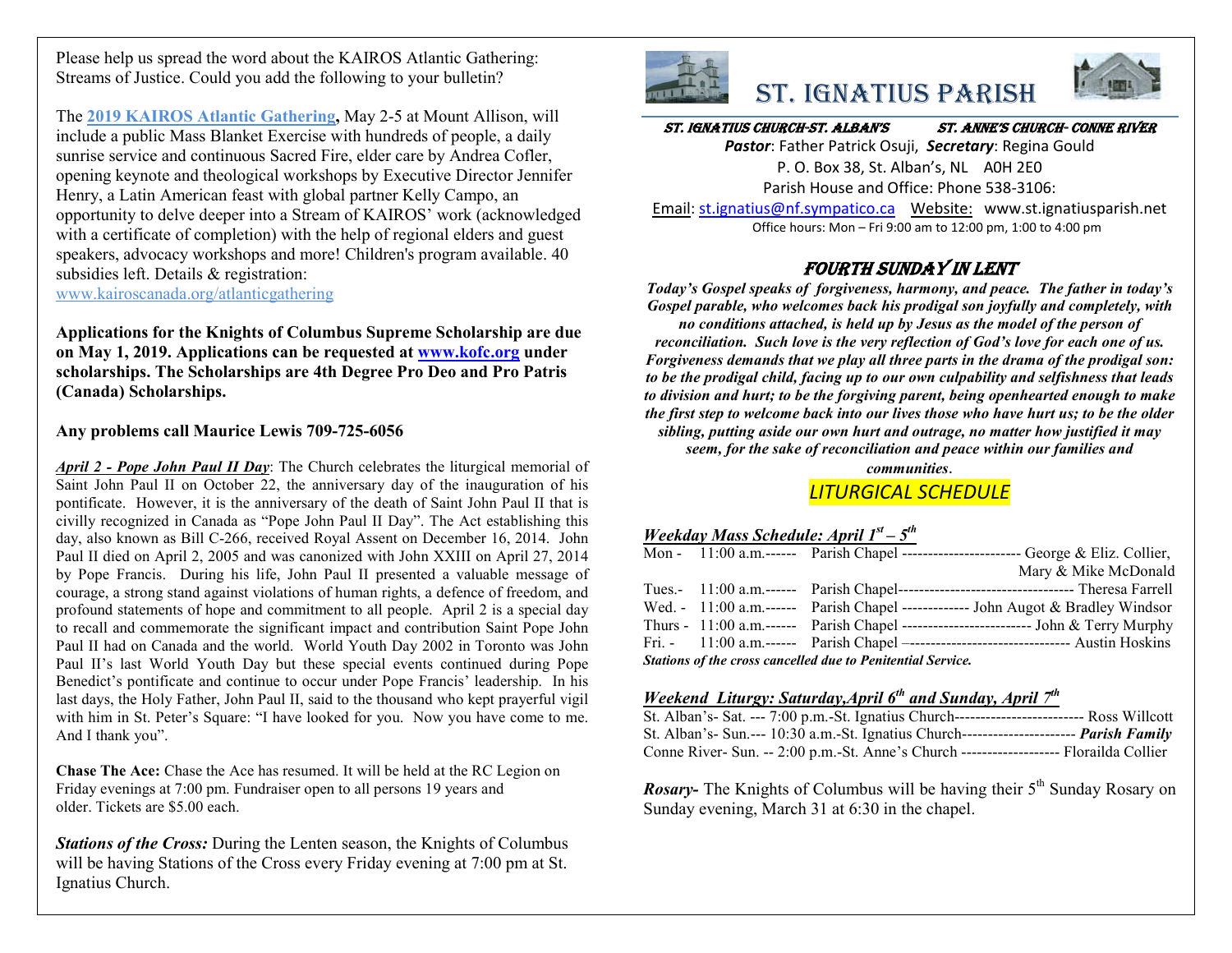# MInIStrIeS' Schedule for Weekend MaSSeS

| <b>DATE</b> | <b>Sacrist</b><br>an | Reader                                | <i>Collectors</i>                         | <i>Eucharistic</i><br><b>Minister</b> | <b>Altar</b><br><b>Servers</b> | <b>Music</b>         |
|-------------|----------------------|---------------------------------------|-------------------------------------------|---------------------------------------|--------------------------------|----------------------|
| Mar.<br>30  | Mary<br>Patsy        | Pat Pittman                           | George Organ<br>Willie M.<br>Pat Pittman  | Jessica<br>Savoury                    | Margaret<br>Willie             |                      |
| Mar.<br>31  | Jenny<br>Maggie      | Valerie Hoskins                       | Clarence Davis<br>Mike Snook<br>Perry Cox | Mary<br>Strickland                    | Kevin<br><b>Brenda</b>         |                      |
| April<br>6  | Jenny<br>Maggie      | Elizabeth<br>Barlow<br>Thomas Collier | Charlie Mayo<br>Anthony W.<br>Kevin Organ | Eliz. Murphy                          | Jenny<br>Mary W.               | Julie Ann<br>Chrissy |
| April<br>7  | Mary<br>Patsy        | Philomena<br>Sutton                   | Helena T.<br>Necia D.<br>George Davis     | Valerie<br>Hoskins                    | Anthony<br>George              | Lenora Lambert       |

#### *Weekly Parish Revenue*

| St. Ignatius Church------ \$1018.50 | St. Anne's Church-------- \$141.00 |  |
|-------------------------------------|------------------------------------|--|
| Diocesan-Ash Wed ------ $$10.00$    | Chase The Ace Proceeds: \$145.00   |  |
| Mass Stipends------------- \$115.00 |                                    |  |

**Lenten Folders are available on the tables at back of Church.**

#### **Seeking Volunteers for Holy Thursday:**

*To Adore at the Blessed Sacrament*: The feast of Holy Thursday is almost upon us. What a beautiful feast! What a holy night! On that night, we celebrate the Mass of the Lord's Last Supper. On that holy night, the Lord Jesus washed the disciple's feet, and then, taking bread, He changed it into His own Body. We will celebrate this beautiful Mass on April 18th. In the meantime, a sign up sheet will be placed at the back of the Church. If you could, would you please take half an hour to watch and pray in the presence of Jesus. From the conclusion of the Mass, until midnight, in half hour time periods, you are invited to put your name on the sheet so that people will constantly be adoring through this Holy Night.

*Washing of the feet*: seeking volunteers for washing of the feet on Holy Thursday during Mass. Please use the sign up sheet at back of the church or call the parish office at 538-3106.



*Baptismal Congratulations***:** We welcome into the parish community, *Callie Suzan McDonald* who will be baptized at St. Anne's Church on Sunday. We wish Callie and her family all God's blessings**.**

*Thank You*: The parish council would like to thank Walene Benoit for donating his time and expertise in installing the new thermostats in the church. We kindly appreciate your donation.

# *Diocesan Day of Reconciliation and Penitential Service*

In speaking of God's mercy, Pope Francis has said, "Three times Peter denied Jesus, precisely when he should have been closest to him; and when he hits bottom, he meets the gaze of Jesus, who patiently, wordlessly, says to him, 'Peter, don't be afraid of your weakness; trust in me'. Peter understands; he feels the loving gaze of Jesus, and he weeps. How beautiful is this gaze of Jesus – how much tenderness is there! Brothers and sisters, let us never lose trust in the patience and mercy of God." One of the ways we encounter the love and mercy of God is in the Sacrament of Reconciliation**. On Friday, April 5, 2019, there will be a Diocesan Day of Sacramental Reconciliation throughout the Diocese. Confessions in our parish will be available on April 5th** *5:00 pm – 7:00 pm. Penitential Service begins at 7:00 pm.*

*New Items for our Church:* The liturgy committee is in the process of ordering a few new items for our church. The new items include: 2 large green banners to hang on each side of the crucifix on the altar ; the second item needed is a censor and boat which is the items used at funerals to burn the incense.

The items will cost approximately \$1500.00-\$2000.00. *If anyone would like to donate 'In Memory of their loved one(s)', their names will be placed on the items.* You can please call the parish office or place your donation in the collection basket with a note clearly stating which item you would like to donate towards and the name of your loved one. You can also drop it off at the office or by mail. An income tax receipt will be issued for any and all donations.

**MASS OF CHRISM:** The annual Mass of Chrism, at which Bishop Anthony Daniels will bless the sacramental holy oils for the upcoming year, will be celebrated at Immaculate Conception Cathedral in Grand Falls-Windsor on *Thursday, April 11, at 5:15 p.m.* This Mass is one of the most solemn and significant liturgies of the Church. Since the Bishop is the only minister in the Diocese who may consecrate Chrism, this Mass highlights his ministry and the union of the laity with him. Also, since this Mass will be concelebrated by Bishop Daniels and Priests from different areas of the Diocese, it is a sign of the unity and communion of the Priests with their Bishop. During this Mass, Priests of the Diocese, gathered around the Table of the Eucharist, will renew the promises they made on their day of ordination. and representatives from the parishes of the Diocese will receive the Holy Oils to bring back to their parishes for use during the coming year. **Please make a special effort to attend. This celebration is a wonderful opportunity for the lay faithful to show support for the Priests who minister to them throughout the year. Following Mass there will be a social at the main entrance of the Cathedral. All are invited.**

**Card Game:** The Knights of Columbus will be having a card game on Saturday evening, March 30 at 8:00 pm at Lions Club. Cash prizes to be won!!! Come out for an evening of fun...